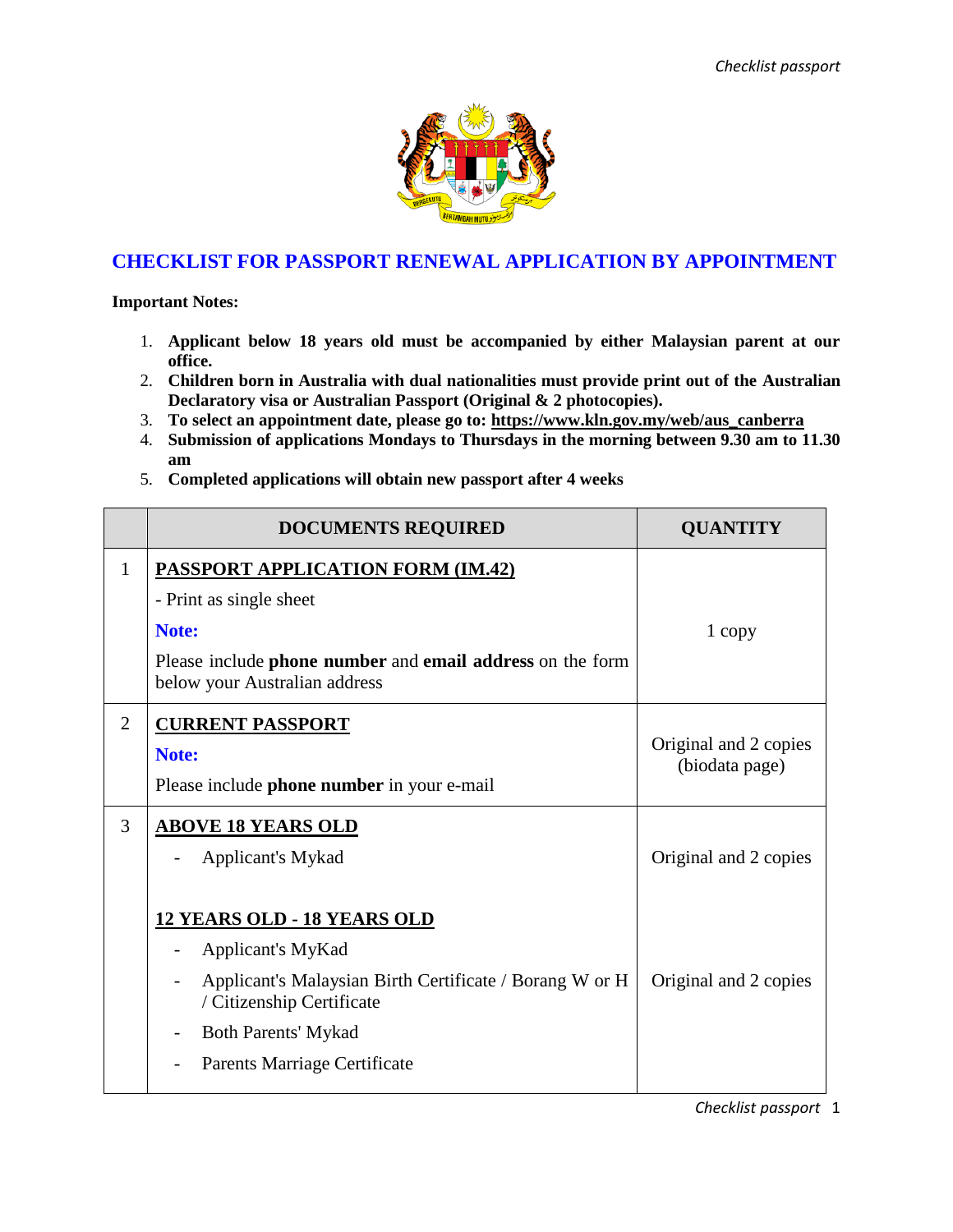|                | <b>DOCUMENTS REQUIRED</b>                                                                                                                             | <b>QUANTITY</b>          |
|----------------|-------------------------------------------------------------------------------------------------------------------------------------------------------|--------------------------|
|                | <b>BELOW 12 YEARS OLD</b>                                                                                                                             |                          |
|                | Applicant's Malaysian Birth Certificate / Borang W or H<br>/ Citizenship Certificate                                                                  | Original and 2 copies    |
|                | Parent's MyKad<br>$\overline{\phantom{a}}$                                                                                                            |                          |
|                | Parents Marriage Certificate                                                                                                                          |                          |
| $\overline{4}$ | <u>VALID AUSTRALIAN VISA</u>                                                                                                                          |                          |
|                | <b>PERMANENT RESIDENTS</b>                                                                                                                            |                          |
|                | Visa Grant Notice                                                                                                                                     |                          |
|                | Newly generated Visa Entitlement Verification Online<br>(VEVO)                                                                                        |                          |
|                | <b>TEMPORARY RESIDENTS</b> (min. 6 months validity<br>required)                                                                                       | 2 copies                 |
|                |                                                                                                                                                       |                          |
|                | <b>Visa Grant Notice</b>                                                                                                                              |                          |
|                | Please provide additional documents as below:                                                                                                         |                          |
|                | Employment offer letter from employer / employment<br>٠<br>contract;                                                                                  |                          |
|                | Confirmation of Enrolment (CoE), valid Student ID, letter<br>$\bullet$<br>from college/university confirming studying full time $\&$<br>exam results; |                          |
|                | Confirmation of the new visa application / extension from<br>the Australian Immigration                                                               |                          |
|                | We <b>DO NOT ACCEPT VISITOR VISA</b> for Passport<br>renewal                                                                                          |                          |
| 5              | FEE:                                                                                                                                                  |                          |
|                | <b>AUD 80.00</b>                                                                                                                                      | <b>Accept Exact Cash</b> |
|                | AUD 40.00 (Below 12 years old $&60$ years old and<br>above)                                                                                           | <b>ONLY</b>              |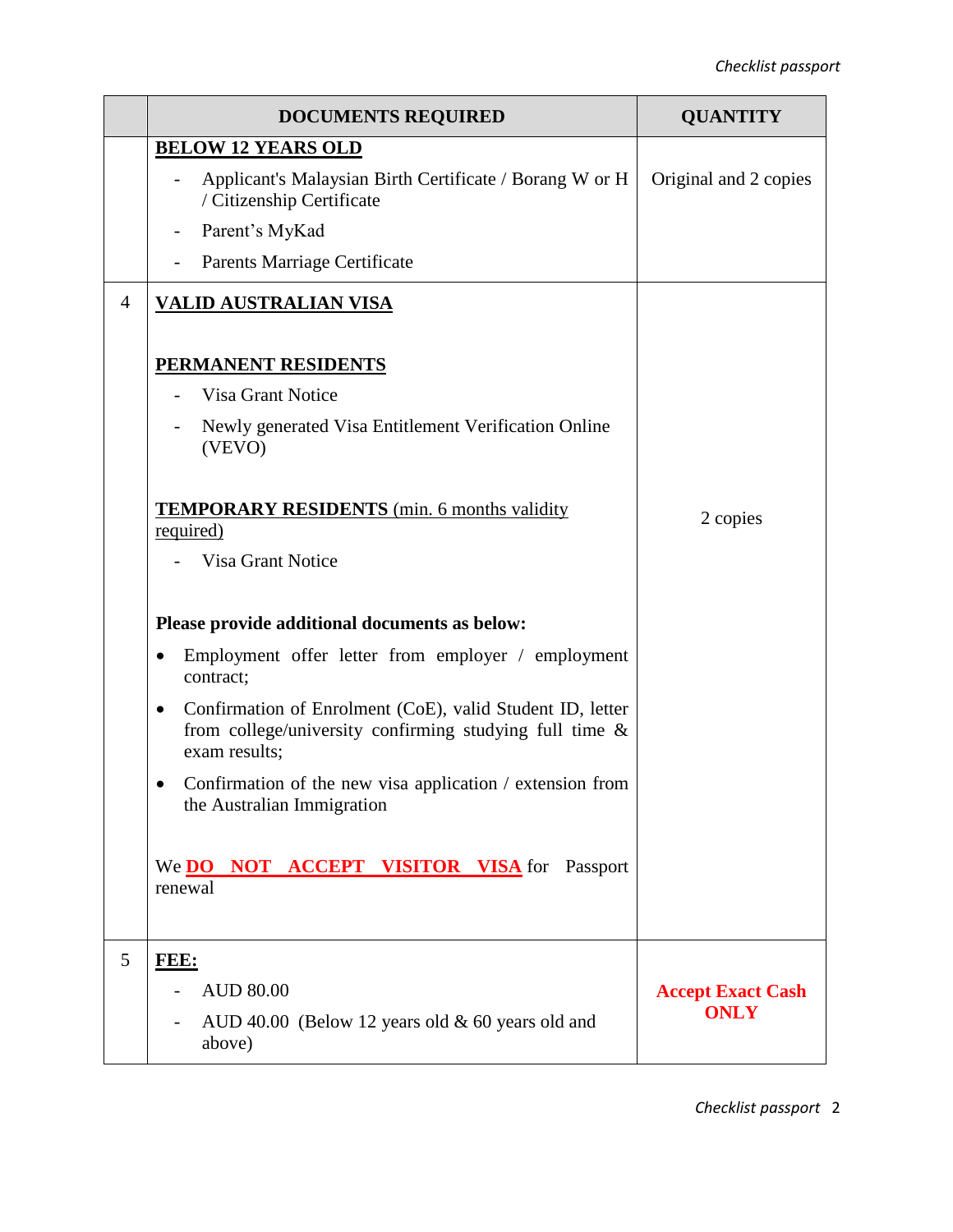|        | <b>DOCUMENTS REQUIRED</b>                                                                                                                                   | <b>UUANTITY</b> |
|--------|-------------------------------------------------------------------------------------------------------------------------------------------------------------|-----------------|
| 6      | RECENT PASSPORT SIZED PHOTOGRAPH                                                                                                                            |                 |
|        | Australian standard with white background                                                                                                                   |                 |
|        | (Photo service also available at office for AUD 15)                                                                                                         |                 |
|        |                                                                                                                                                             |                 |
|        | Note:                                                                                                                                                       |                 |
|        | Dark-coloured shirt or dark-coloured clothing covering<br>shoulders and chest                                                                               |                 |
|        | Please do not wear jewellery and eye lens                                                                                                                   |                 |
| $\tau$ | Self-addressed Express Post Platinum or Express Post<br>Plastic Envelope with signature upon delivery from<br><b>Australia Post for return of passport.</b> |                 |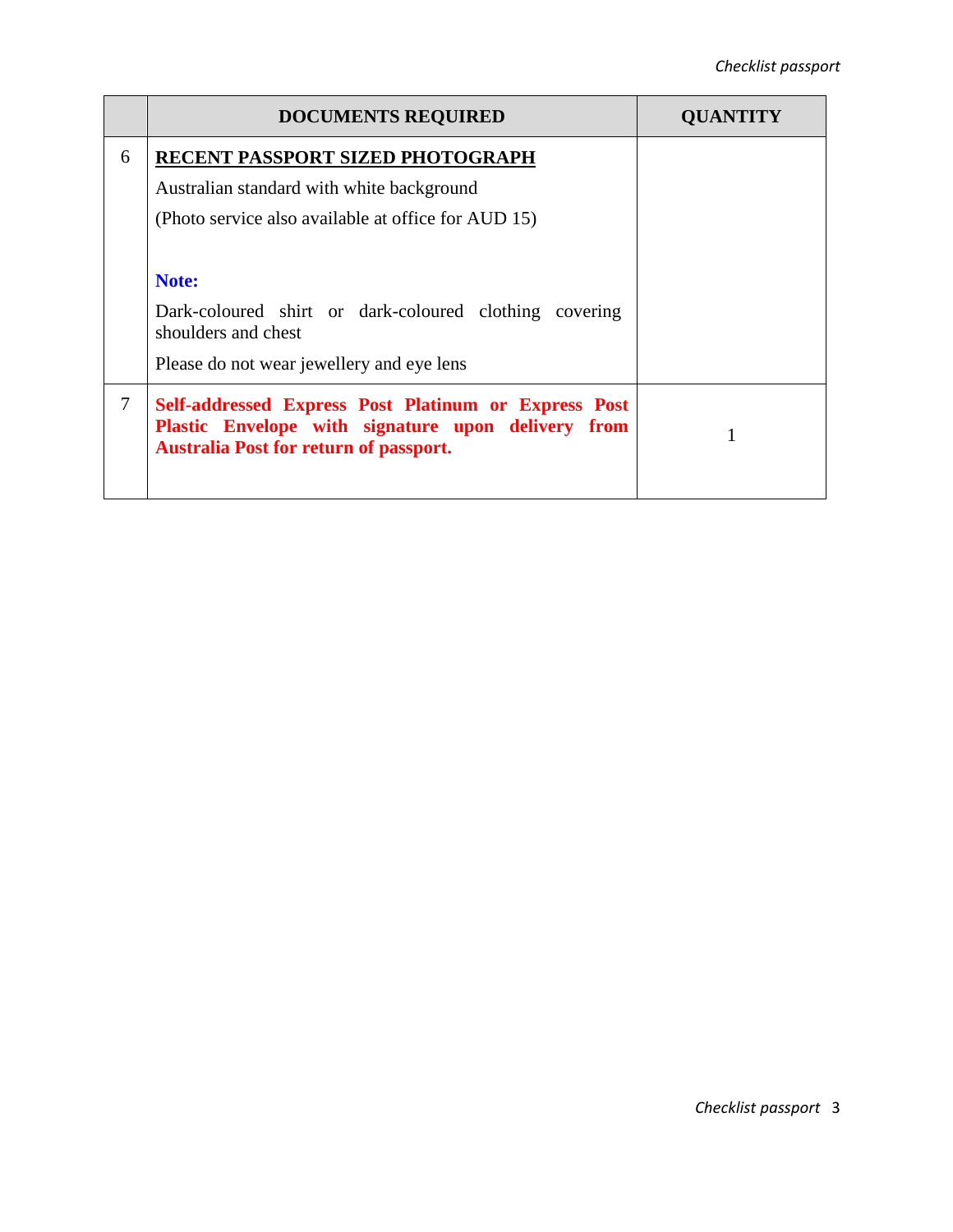

#### **CHECKLIST FOR NEW BORN PASSPORT APPLICATION BY APPOINTMENT**

**Important Notes:**

- 1. **Please register your child's birth & obtain Borang W or H from the Consular.**
- 2. **Children born in Australia may hold dual nationalities (MYS & AUS) until the age of 21. Upon which, they must decide either nationality as Malaysia does not permit dual nationalities beyond 21 years old.**
- **3. To select an appointment date, please go to: [https://www.kln.gov.my/web/aus\\_canberra](https://www.kln.gov.my/web/aus_canberra)**
- 4. **Submission of applications Mondays to Thursdays in the morning between 9.30 am to 11.30 am**
- 5. **Child be present at time of submission**
- 6. **Completed applications will obtain new passport after 4 weeks**

|              | <b>DOCUMENTS REQUIRED</b>                                                                                                                                                  | <b>QUANTITY</b>       |
|--------------|----------------------------------------------------------------------------------------------------------------------------------------------------------------------------|-----------------------|
| $\mathbf{1}$ | <b>PASSPORT APPLICATION FORM (IM.42)</b><br>- Print as single sheet<br>Note:<br>Please include phone number and email address on the form<br>below your Australian address | $\mathbf{1}$          |
| 2            | <u>PARENTS' PASSPORTS (BIODATA PAGE)</u>                                                                                                                                   | Original and 2 copies |
| 3            | <b>BORANG W or H</b>                                                                                                                                                       | Original and 2 copies |
| 4            | <b>PARENTS' MYKAD WITH CHIP</b>                                                                                                                                            | Original and 2 copies |
| 5            | PARENTS' MARRIAGE CERTIFICATE ISSUED BY<br><b>MALAYSIAN AUTHORITIES</b>                                                                                                    | Original and 2 copies |
| 6            | PARENTS' VALID AUSTRALIAN VISA<br><b>PERMANENT RESIDENT</b><br><b>Visa Grant Notice</b><br>Newly generated Visa Entitlement Verification Online<br>(VEVO)                  | 2 Copies              |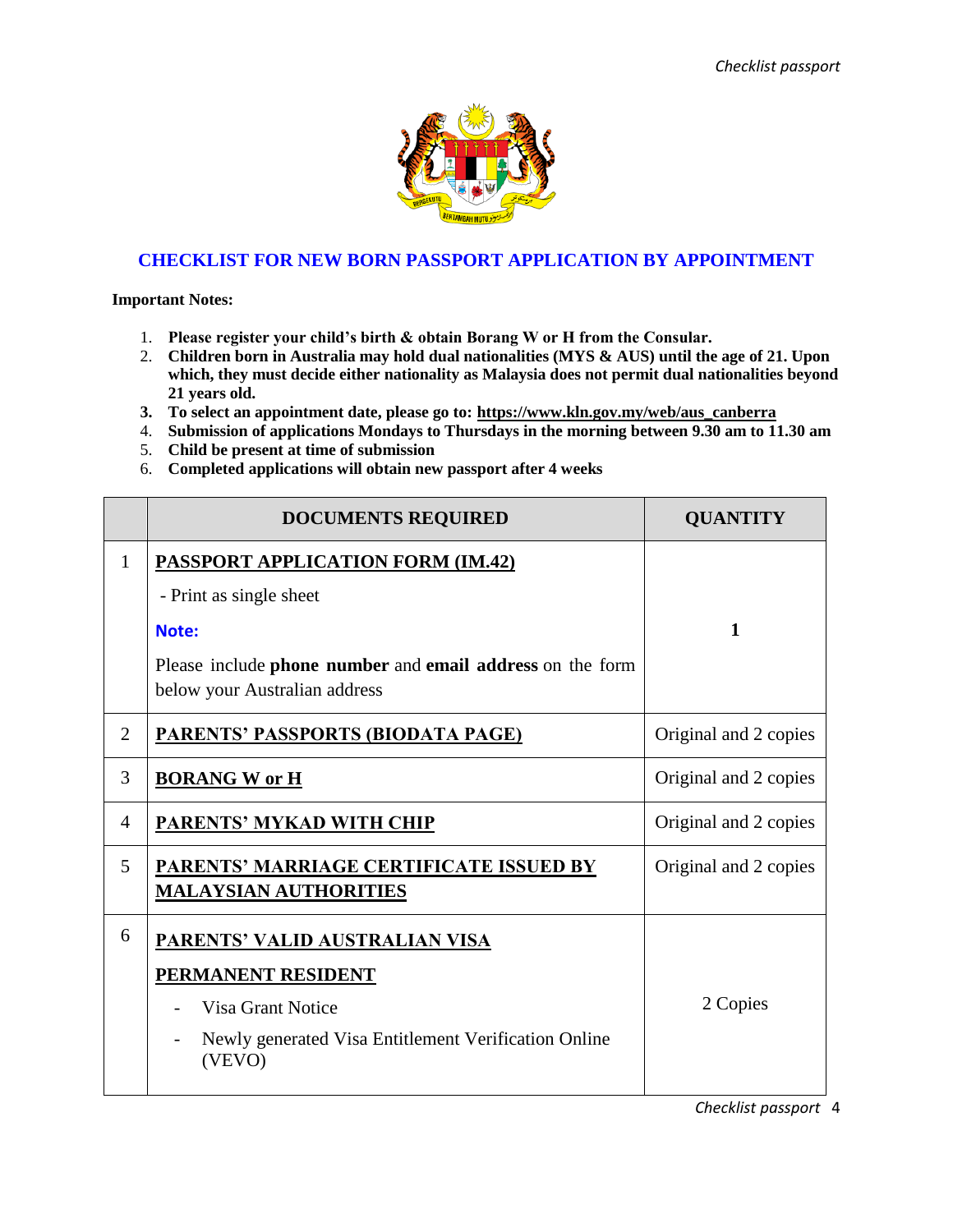|                | <b>DOCUMENTS REQUIRED</b>                                                                                                                            | <b>QUANTITY</b>     |
|----------------|------------------------------------------------------------------------------------------------------------------------------------------------------|---------------------|
|                | <b>TEMPORARY RESIDENT</b> (min. 6 months validity required)                                                                                          |                     |
|                | Visa Grant Notice                                                                                                                                    | 2 Copies            |
|                | Please provide additional documents as below:                                                                                                        |                     |
|                | Employment offer letter from employer / employment<br>$\bullet$<br>contract;                                                                         |                     |
|                | Confirmation of Enrolment (CoE), valid Student ID, letter<br>٠<br>from college/university confirming studying full time $\&$<br>exam results;        |                     |
|                | Confirmation of the new visa application / extension from<br>٠<br>the Australian Immigration                                                         |                     |
|                | We <b>DO NOT ACCEPT VISITOR VISA</b> for Passport renewal                                                                                            |                     |
| $\overline{7}$ | RECENT PASSPORT SIZED PHOTOGRAPH                                                                                                                     |                     |
|                | Australian standard with white background                                                                                                            |                     |
|                | (Photo service also available at office for AUD 15)                                                                                                  | $\overline{2}$      |
|                | Note:                                                                                                                                                |                     |
|                | Dark-coloured shirt or dark-coloured clothing covering<br>shoulders and chest                                                                        |                     |
|                | Please do not wear jewellery and eye lens                                                                                                            |                     |
| 8              | FEE:                                                                                                                                                 | <b>Accept Exact</b> |
|                | <b>AUD 40.00</b>                                                                                                                                     | <b>Cash ONLY</b>    |
| 9              | Self-addressed Express Post Platinum or Express Post Plastic<br>Envelope with signature upon delivery from Australia Post for<br>return of passport. | $\mathbf{1}$        |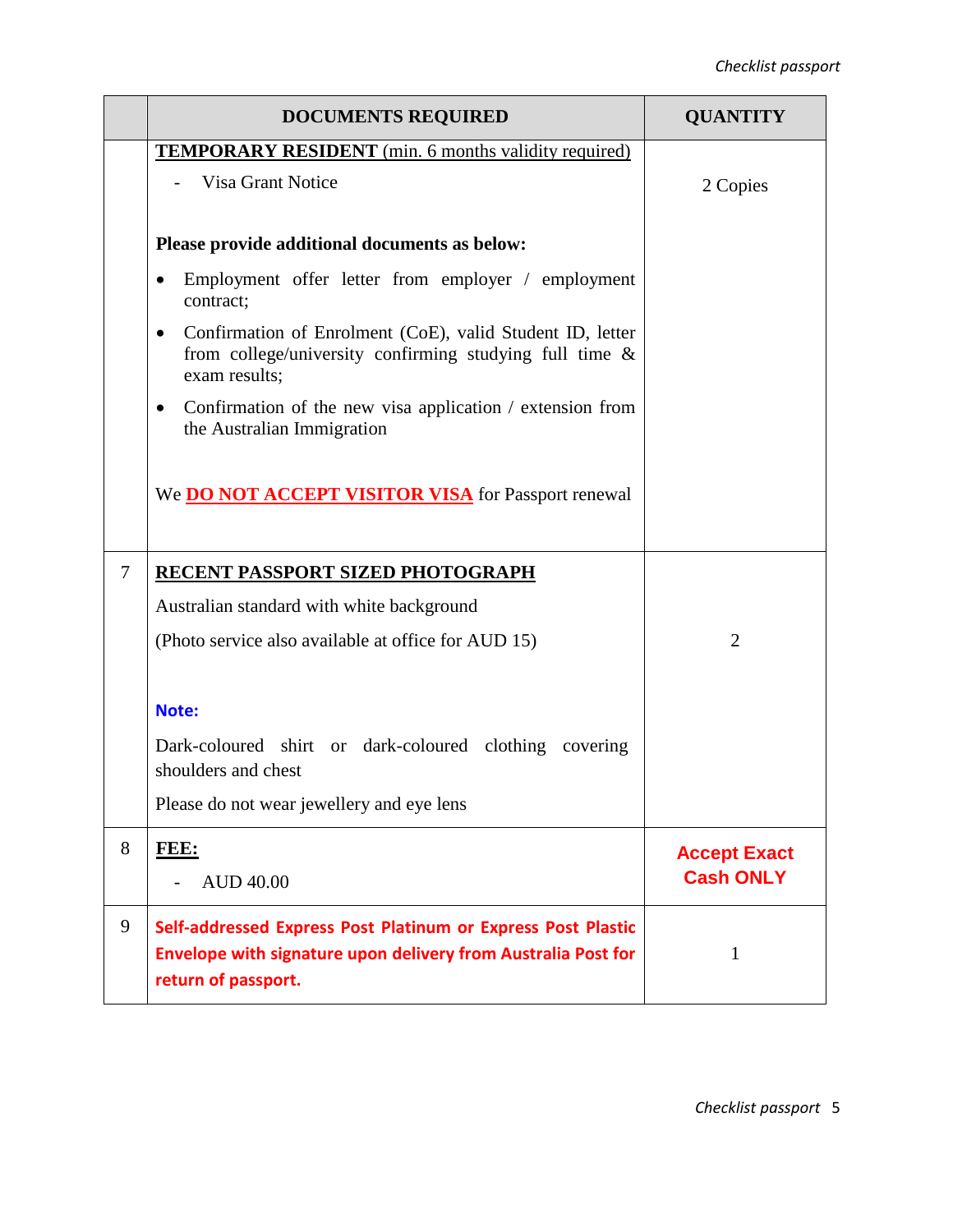

# **CHECKLIST TO INSERT NEW PHOTOGRAPH FOR CHILDREN OVER 2 YEARS**

**Important Notes:**

**1. Applicant Below 18 Must Be Accompanied By Either Malaysian Parent At The Consular Office**

|                | <b>DOCUMENTS REQUIRED</b>                                                                            | <b>QUANTITY</b>          |
|----------------|------------------------------------------------------------------------------------------------------|--------------------------|
| $\mathbf{1}$   | <b>APPLICATION FORM (IM.42)</b>                                                                      | 1                        |
|                | <b>Print as single sheet</b>                                                                         |                          |
| $\overline{2}$ | <b>CURRENT PASSPORT</b>                                                                              | Original                 |
|                | Original / asal                                                                                      |                          |
| 3              | <b>MALAYSIA BIRTH CERTIFICATE OR BORANG W</b>                                                        | Original and 1<br>copies |
| 4              | <b>PARENT'S MALAYSIAN IDENTITY CARD (original)</b>                                                   | Original                 |
| 5              | <b>RECENT WHITE BACKGROUND PASSPORT SIZE</b><br><b>PHOTOGRAPH</b>                                    | 2 copies                 |
| 6              | <b>SUBMISSION OF APPLICATIONS MONDAYS TO THURSDAYS</b><br>IN THE MORNING BETWEEN 9.30 AM TO 11.30 AM |                          |
| $\overline{7}$ | CHILD BE PRESENT AT TIME OF SUBMISSION                                                               |                          |
| 8              | FEES:                                                                                                |                          |
|                | NO FEES REQUIRED FOR THIS APPLICATION                                                                |                          |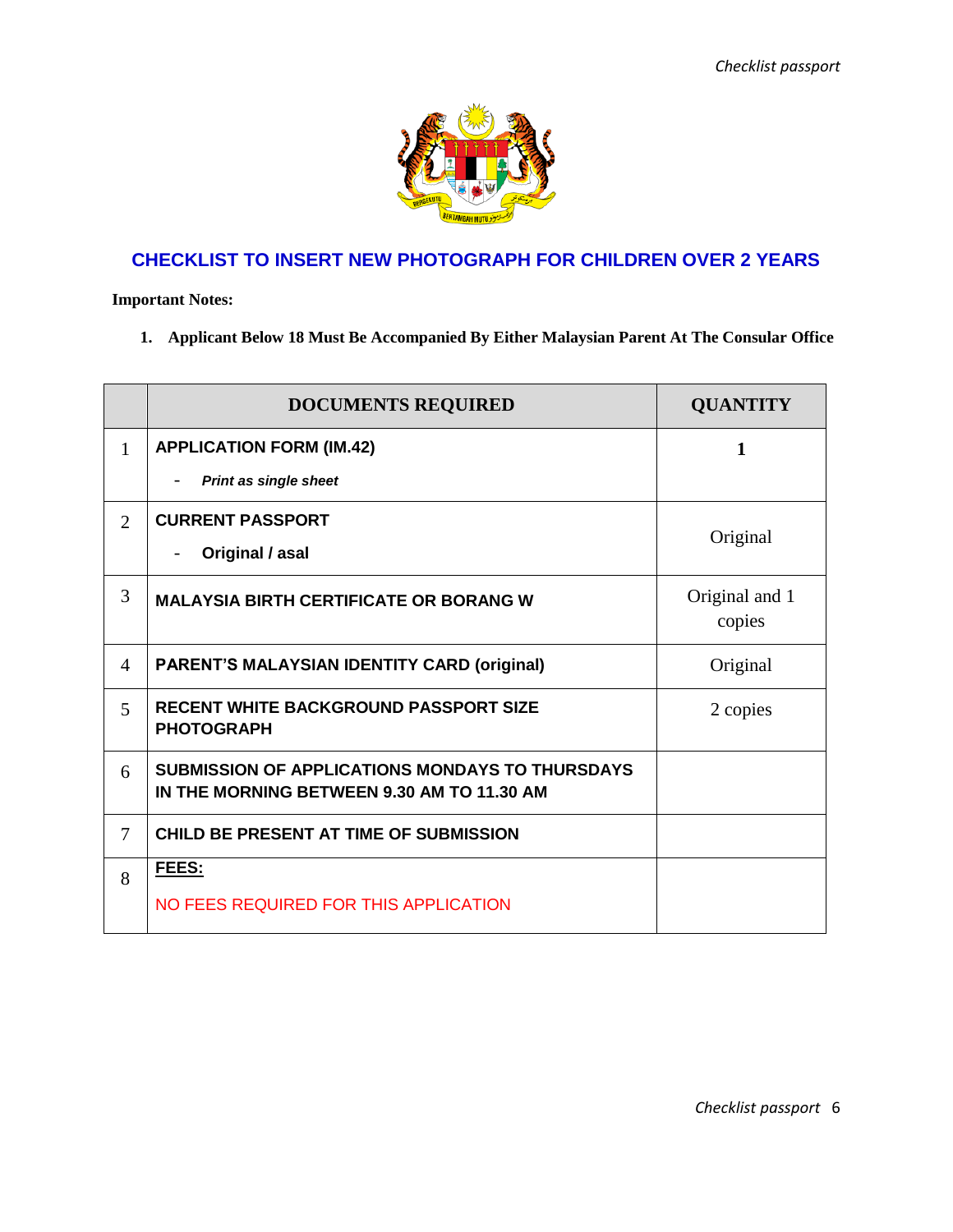

### **CHECKLIST ON APPLICATION FOR NEW PASSPORT TO REPLACE A LOST / DAMAGED PASSPORT**

**Important Notes:**

- **1. Passport that has been reported lost/damaged WILL BE CANCELLED IMMEDIATELY and CANNOT BE USED if found afterwards.**
- **2. Completed applications will obtain new passport after 4 weeks**
- **3. To select an appointment date, please go to: [https://www.kln.gov.my/web/aus\\_canberra](https://www.kln.gov.my/web/aus_canberra)**
- **4. Submission of applications Mondays to Thursdays in the morning between 9.30 am to 11.30 am**

|                | <b>DOCUMENTS REQUIRED</b>                                 | <b>QUANTITY</b> |
|----------------|-----------------------------------------------------------|-----------------|
| $\mathbf{1}$   | <b>PASSPORT APPLICATION FORM (IM.42)</b>                  |                 |
|                | - Print as single sheet                                   | 1               |
|                |                                                           |                 |
|                | Note:                                                     |                 |
|                | Please include phone number and email address on the form |                 |
|                | below your Australian address                             |                 |
| $\overline{2}$ | <b>ASSESSMENT FORM</b>                                    |                 |
|                | Lost Passport Questionnaire Form (IM.42C)                 | 1               |
|                | Questionnaire Form (IM.42C)                               |                 |
|                | Damaged Passport Assessment Form                          |                 |
|                | Assesment form for damage passport                        |                 |
| 3              | <b>DAMAGED PASSPORT/COPY OF LOST PASSPORT</b>             | If applicable   |
|                | (Please make sure you put in proper plastic folder)       |                 |
| $\overline{4}$ | <b>EVIDENCE OF MALAYSIAN STATUS</b>                       | 2 copies and    |
|                | Original MyKad with chip                                  | original        |
|                | Malaysian Birth Certificate / Borang W (for applicant     |                 |